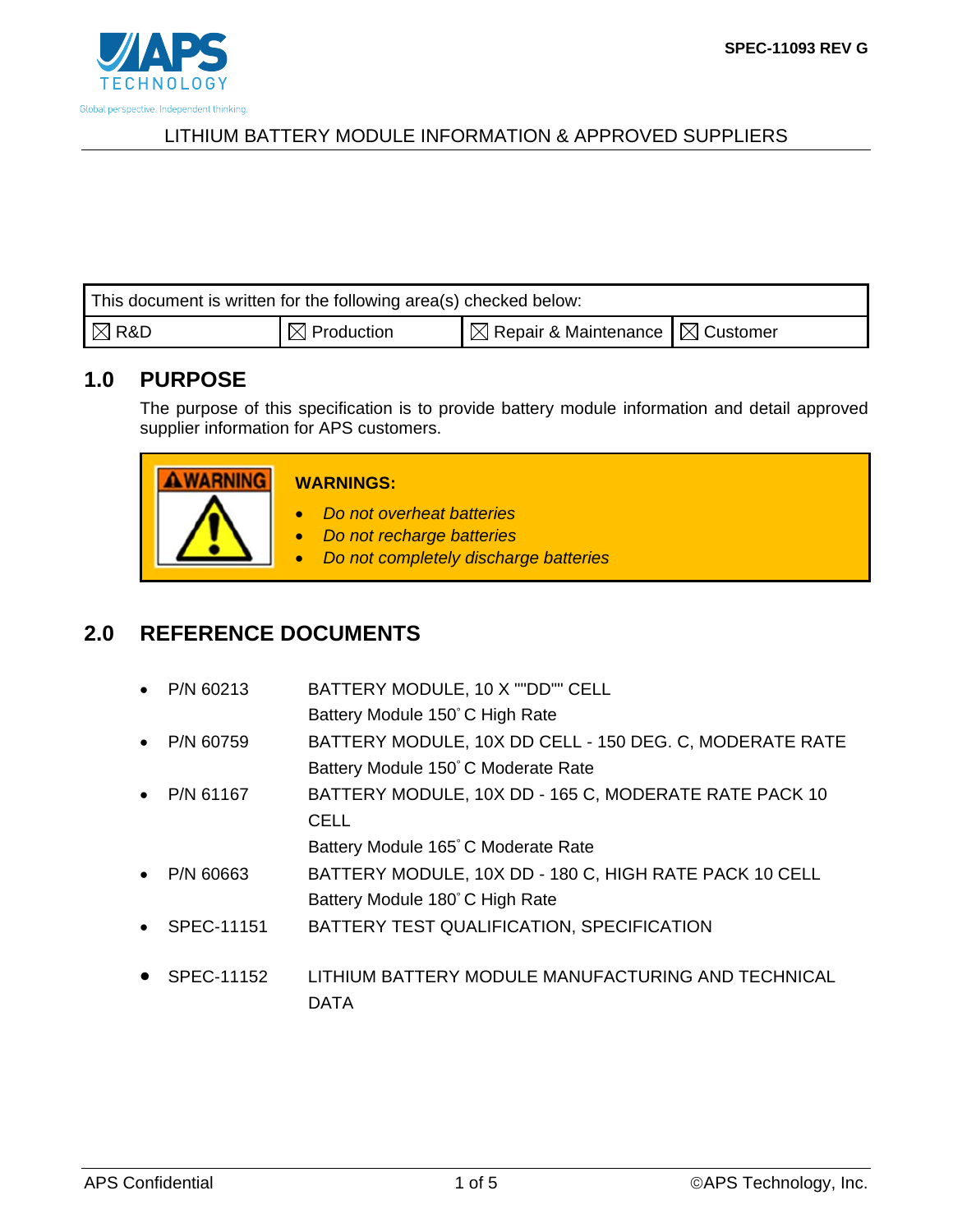

# **3.0 APPROVED BATTERY SUPPLIERS**

## **3.1 Southwest Electronic Energy Corp.**

823 Buffalo Run Missouri City, TX 77489 800.231.3612 voice 281.240.4000 voice 281.240.5672 fax www.swe.com

Dean Perkins (President) dperkins@swe.com David Obanion (Sales) dobanion@swe.com Leon Adams (VP Sales) ladams @swe.com Kellen Blomquist (Sales) kblomquist @swe.com Marlene Stump (Customer Project Admin) mstump@swe.com Chad Miller (Engineer Associate) cmiller@swe.com Alex Marin (QA Supervisor) amarin@swe.com

Southwest Electronics Energy Corp offers 150° C Battery Modules with their Pow-R Left®, Pow-R Minder®, or Pow-R Log SV fuel gauge and fuel/shock and vibe gauge options.

(Gauges are not available for 165° C or 180° C packs). Consult with SWE directly if battery modules are to be supplied with any of the Pow-R Gauge options.

### **3.2 Excell Battery Company**

10675 Shadow Wood Drive Houston, TX 77043 713.647.0600 voice 713.647.8915 fax www.excellbattery.com Mark Kroeker (President) W.F. Tripicchio (Sales Manager, Houston) Bob Fay (Branch Manager) bfay@excellbattery.com Brian Larson (VP Engineering & Sales)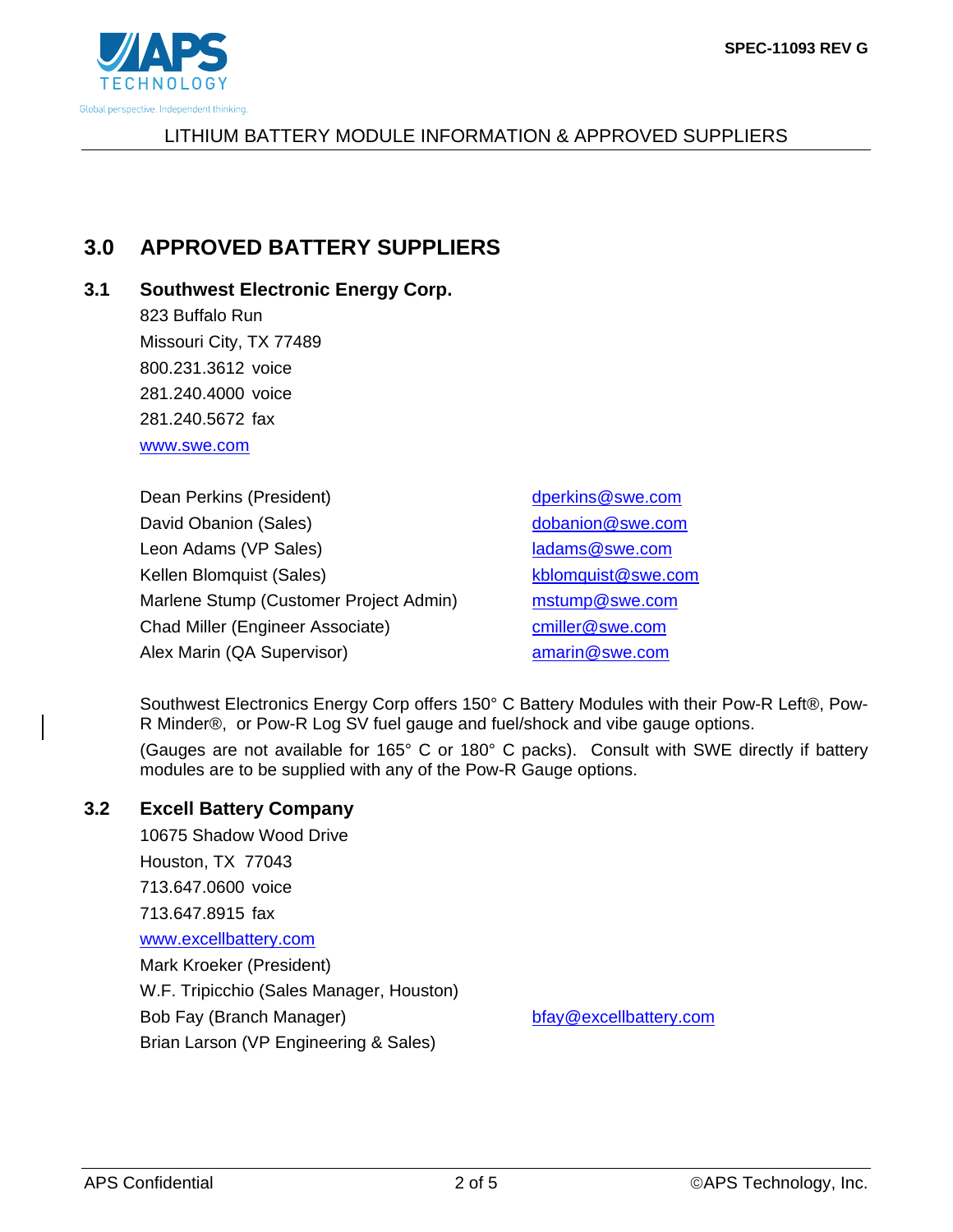

## **3.3 Moorfield International Ltd.**

Russell Street Johnstone, Renfrewshire, UK. PA58BZ +44 (0) 1505 335559 voice +44 (0) 1505 328606 fax www.moorfieldint.com Ron Roger (Sales and General Manager) ron@moorfieldint.com Douglas Jamard (Engineering and QA Manager) douglas@moorfieldint.com

### **3.4 Universal Power Solutions, Inc.**

Bay 8, 6025 12 Street S.E. Calgary, AB T2H 2K1 403.207.5607 voice 403.274.9897 fax www.universalpsi.com John Lagadin (President) Eric Hajduk (General Manager) erich@universalpsi.com Alex Tsinko (Engineering) alext@universalpsi.com Jose Espinoza (Quality Manager) josee@universalpsi.com

### **3.5 Charger Industries, LP U.S. Office**

12821 Duncan Road, Bldg 6, Suite L Houston, TX 77066-1313 Office: (281) 586-7161 Fax: (281) 586-7167 www.chargerind.com Mike Nagus (President) mnagus@chargerind.com Barry Smith (Sales) bsmith@chargerind.com Mike Lowell (Manager) mission mlowell@chargerind.com Daniel Murphy (Engineering Manager) dmurphy@chargerind.com Gilberto Castillo (QA Manager) entitled a gcastillo@chargerind.com Lilly Li (Manufacturing Manager) lli@chargerind.com

Barry Reed (Sales) barry@universalpsi.com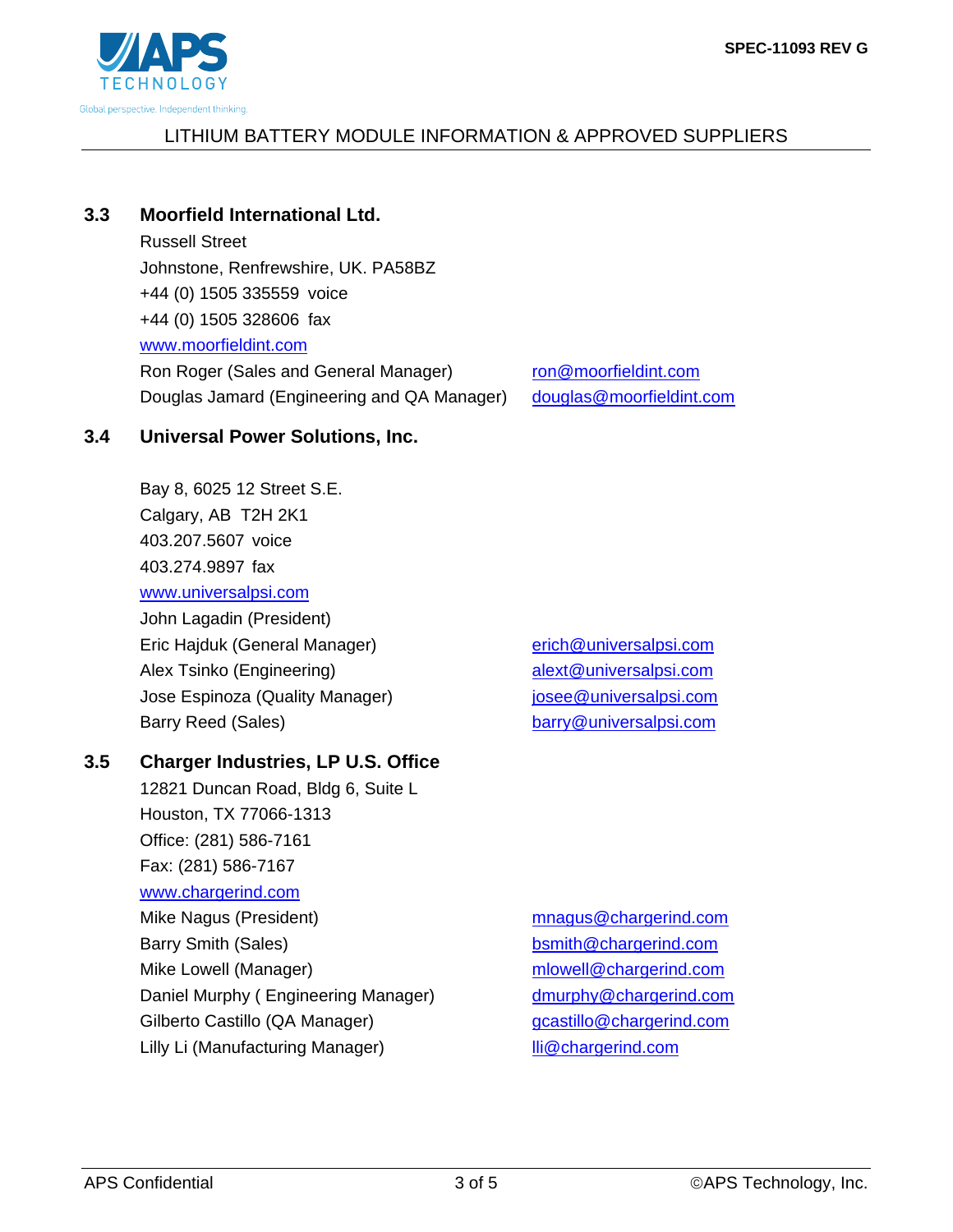

## **4.0 BATTERY SUMMARY**

| <b>Battery</b>                 | <b>APS</b><br>P/N | <b>Volts</b> | <b>Minimum</b><br><b>Operating</b><br><b>Temperature</b> | <b>Cell Data</b>                                                             | Rated<br><b>Capacity</b><br>(Ah) | Replace<br>-able<br><b>Fuse</b> | Internal<br><b>Fuse</b> | Recommended<br><b>Applications</b>                                                                             |
|--------------------------------|-------------------|--------------|----------------------------------------------------------|------------------------------------------------------------------------------|----------------------------------|---------------------------------|-------------------------|----------------------------------------------------------------------------------------------------------------|
| 150°C High Rate<br>10 Cell     | 60213             | 36           | $0^{\circ}$ C                                            | Engineered Pwr LIRDD-HTS<br>Exium 32126H150                                  | 25<br>24                         | 4A                              | 5A                      | <b>Recommended Battery</b><br>Module for with all<br>SureShot <sup>™</sup> tools strings to<br>$150^{\circ}$ C |
| 150°C Moderate Rate<br>10 Cell | 60759             | 36           | $0^{\circ}$ C                                            | Electrochem 33-127-150MR<br>Engineered Pwr LMRDD-DA-HT<br>Tracer 4912ESA-165 | 26<br>23<br>24                   | 4A                              | Not<br>Supplied         | Approved - but not preferred<br>- may not provide optimal life<br>- for SureShot™ MWD<br>Applications to 150°C |
| 165°C Moderate Rate<br>10 Cell | 61167             | 36           | $23^{\circ}$ C                                           | Electrochem 33-127-165MR<br>Tracer 4912ESA-165                               | 25<br>23                         | 5A                              | Not<br>Supplied         | <b>Recommended Battery</b><br>Module for all high<br>temperature applications to<br>$165^{\circ}$ C            |
| 180°C High Rate<br>10 Cell     | 60663             | 36           | $50^{\circ}$ C                                           | Engineered Pwr LIRDD-180HT                                                   | 13                               | 5A                              | <b>7A</b>               | <b>Recommended Battery</b><br>Module for very high<br>temperature applications to<br>$175^{\circ}$ C           |